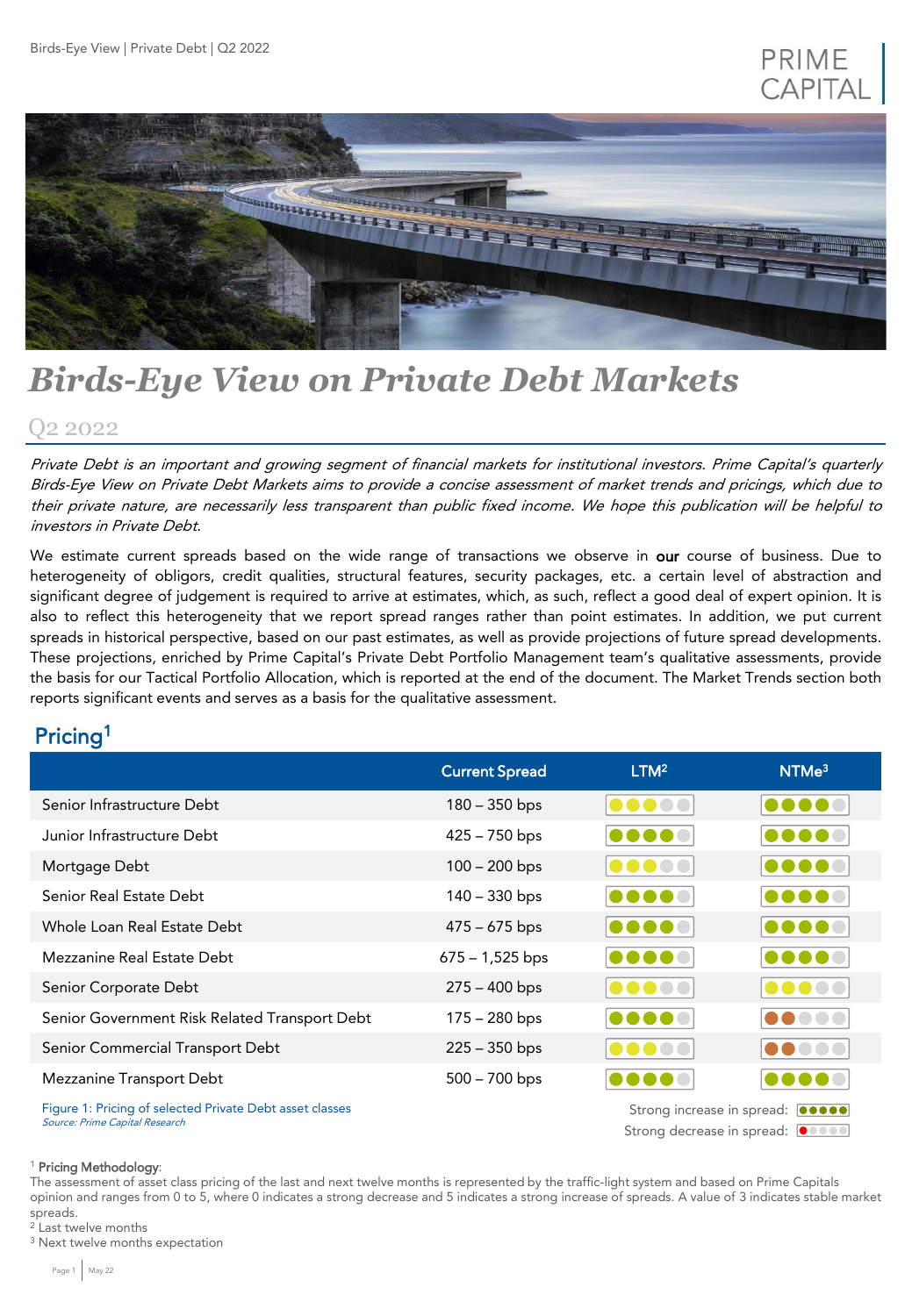

### Market Trends

- The Real Estate sector again remained strong in Q1 2022. Although the world is still being influenced by more than one crisis at the same time, this was not yet reflected on the German Real Estate investment market in Q1 2022 with a dynamic transaction volume of EUR 24bn. This is an increase of +43% compared to Q1 2021. Investors invested almost 50% of the quarterly result in German office properties in the first quarter and about half of the total transaction volume falls to the Top 7 cities.
- The turnaround in interest rates, which led to higher financing costs, is thereby not reflected in the Real Estate market or has already been priced in or overlaid by other developments. In addition, historically speaking, valuation of Real Estate properties shows a higher correlation to real interest rates rather than nominal interest rates<sup>4</sup>. In the logistics sector, the average prime yield across the regions fell by a further seven bps to 2.96%, while city centre commercial properties remain unchanged at 2.91%. In contrast, office properties in the Top 7 German cities are slightly more expensive at 2.62% yield.
- The European Real Estate investment volumes posted the second strongest Q1 ever. In terms of Q1 2022 performance, the highlights were the institutional capital's focus on the European Real Estate market and the record levels of investment recorded in the industrial sector: Norway (+993%), Spain (+402%), Germany (+112%), Italy (+93%), the Netherlands (+15%) and the UK (+13%) all reported first quarter highs.
- The transaction volume of global Infrastructure and energy transactions stood at USD 235bn at the end of the first quarter of 2022, up from USD 156bn during the same period one year prior. The increase in transaction volume was realized despite a drop in the number of transactions from 672 in Q1 2021 to 637 in Q1 2022. Sector wise, telecommunications was the best performing segment in the first quarter with transactions totaling at USD 55bn, almost quadrupling transaction activity compared to Q1 2021 and reaching a market share of 23%. Similarly, transport displayed a strong start to the year with total transaction volume reaching USD 53bn (YoY: +231%) and a market share of 23% in Q1 2022. Debt markets have remained robust during the first quarter of 2022 with debt volume reaching USD 104bn for the period (YoY: +7.2%).
- In Europe, the Infrastructure market demonstrated a strong start to the year, featuring 306 Infrastructure transactions in Q1 2022 with a total volume of USD 76bn. This compares to 288 transactions with a total volume of USD 54bn in Q1 2021, constituting an increase of +6% and +30% in deal count and transaction volume, respectively. The continuing trend of decarbonization and digitalization kept the deal flow high, despite of geopolitical turbulences. High investment and capital needs offer investors interesting market opportunities, especially in the Unitranche and Junior financing market with developers and sponsors facing the everlasting field of tension between active pipeline and limited capital to develop their various projects.
- The Aviation sector continued to recover with industry-wide revenue passenger kilometres (RPKs) increasing by 76% (YoY) compared to March 2021 and up 2.8% versus February 2022. In terms of capacity available seat kilometres (ASKs) grew 46% (YoY). The significant recovery of international air traffic is apparent looking at the isolated figures compared to March 2021. RPKs grew by 285% for international flights in March 2022 and APKs by 132%.
- The impact from the war in Ukraine on air travel remains very limited overall. Even travel within Europe as well as travel between Asia and Europe remains strong. The closure of the Ukrainian airspace, accounts only for roughly 3.3% of total air passenger traffic in Europe, and for 0.8% of total traffic globally, as per 2021 according to IATA.

<sup>4</sup>For further information we can provide a more detailed presentation on the influence of changing interest rates in Real Estate Debt.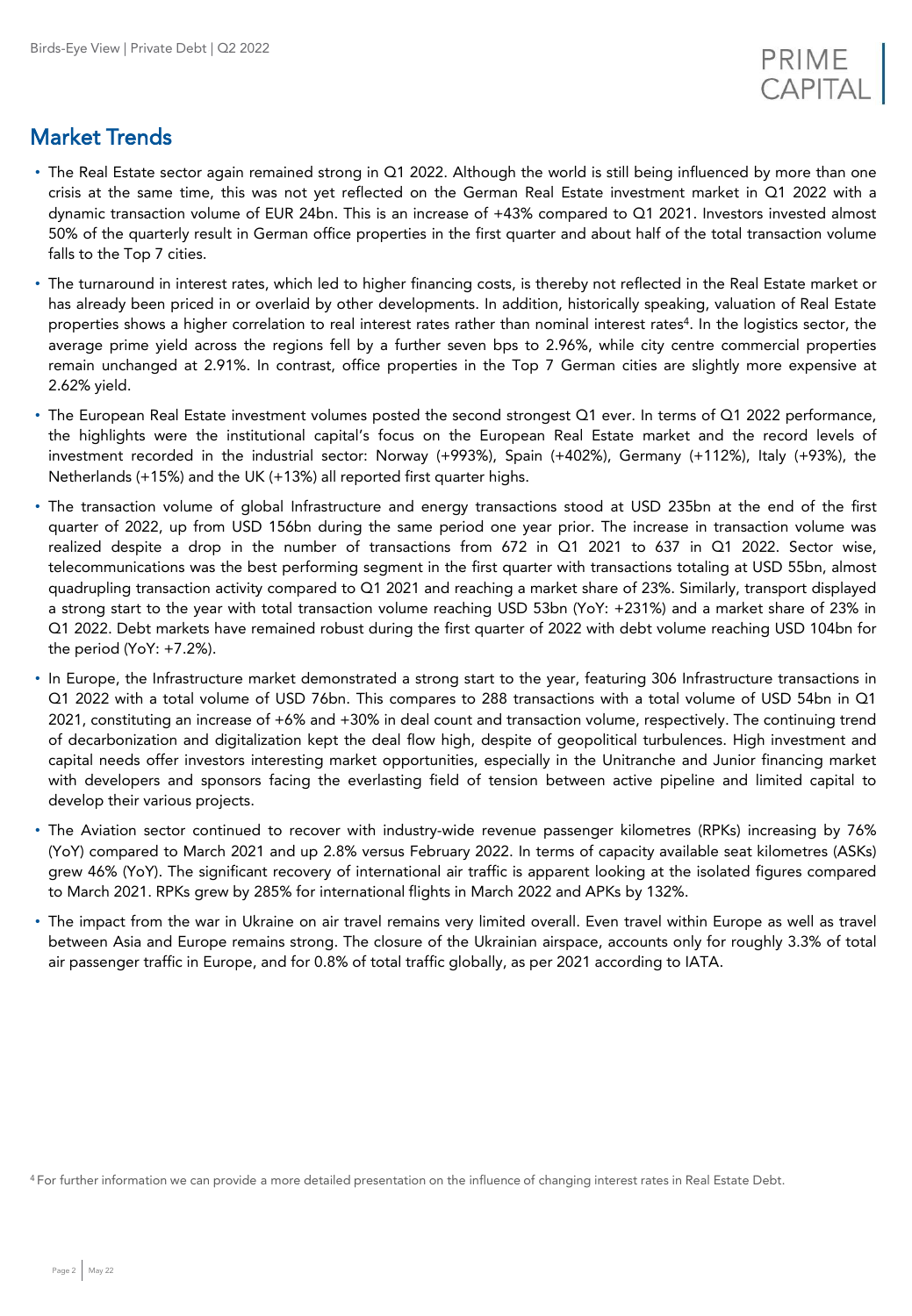### Tactical Portfolio Allocation<sup>5</sup>

- Our Tactical Portfolio Allocation model currently covers seven Private Debt asset classes across different seniorities.
- Similarly to Q1 2022, the strongest asset classes in Q2 2022 are Transportation Mezzanine and overall Infrastructure Debt. The asset class with the lowest score is Transportation Senior.
- Although macro liquidity scores increased during this quarter, overall macro scores decreased further in Q2 2022 due to significantly lower consumer confidence. However, our expert opinion in Terms of Deal Quality, Pricing and Strategic Attractiveness generally improved.
- The continuous decline in financial scores is mainly driven by the historically low illiquidity premiums, slightly compensated by rising risk appetite. The increase in liquid benchmarks indicates a higher credit risk, which is balanced by more attractive liquid spreads.
- The score for Transportation Mezzanine continues to rank among the first places among our observed sectors, whereas Transportation Senior scores continue to deteriorate for the second quarter in a row. This shift is mostly due to the scores for expert opinion, which remained strong for the Mezzanine tranche, but declined for the Senior tranche.
- In the Real Estate Debt sector, the Senior score catches up to the Mezzanine tranche. This is due to the changes in the expert opinion. While the rating slightly declined for Real Estate Mezzanine, a significant improvement in Real Estate Senior scores could be observed.
- Overall Infrastructure Debt scores remain steady compared to Q1 2022. The Senior Score is mostly influenced by the strong increase in liquid spreads, in combination with a less substantial decrease in credit risk compared to Infrastructure Mezzanine and other asset classes. The Mezzanine score benefits from the increased expert opinion.
- The score for Corporate Direct Lending shows a slight decrease, mostly due to the lower consumer confidence in addition to the drop in the liquid benchmark development.



Figure 2: Assessment of selected Private Debt asset classes Source: Prime Capital Research

#### <sup>5</sup> Tactical Portfolio Allocation Methodology:

The asset class specific grades describe the asset class specific investment environment relative to historic observations.

Grades range from 0 to 5, where 0 indicates that the current investment environment compares to the worst observed historic outcomes and a value of 5 indicates a historically attractive investment environment. A value of 3 indicates historic medians.

Grades are derived from 5 sub-categories:

Macroeconomic survey data, financial market variables, liquid benchmark proxies, pipeline and expert opinion.

Each sub-category is comprised of several variables. For each variable we define a grade based on the comparison of current realization versus percentiles of historic distribution of this variable. E.g. the PCAG illiquidity premium in March 2022 amounts to 100bps, below the 15th percentile of the historic spread distribution, and is associated with grade 1. To obtain grades associated with the 5 sub-categories, we take the average across all individual variable grades associated with the respective category. The final grade is the average of the 5 sub-categories.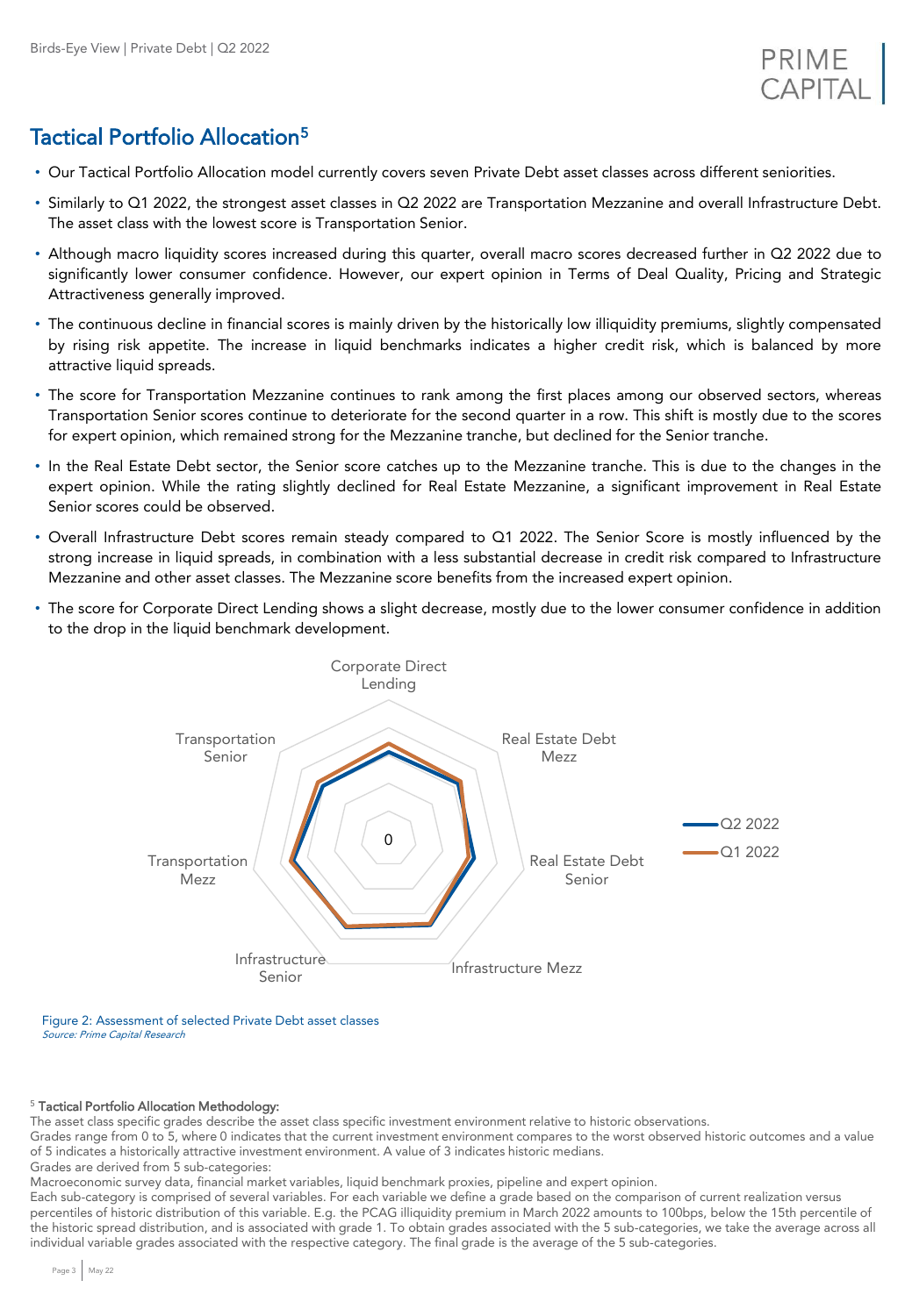

#### About Prime Capital's Private Debt Team

Prime Capital's Private Debt Team manages in excess of EUR 2bn across asset classes for institutional investors. The Team invests in Infrastructure Debt, Real Estate Debt, Transport Debt and Corporate Lending. We expect significant further asset growth in these areas, while providing satisfactory risk adjusted returns to our predominantly institutional investors.

Further information about Prime Capital AG can be found at [www.primecapital-ag.com](http://www.primecapital-ag.com/)

#### Contact:



Stefan Futschik

Head of Private Debt, Managing Director

Prime Capital – Investment Management Private Debt mailto: [impd@primecapital-ag.com](mailto:impd@primecapital-ag.com)

#### Prime Capital Private Debt Expertise

- > Investment and Portfolio Management, advice and support for direct investments, portfolio strategy and sector allocation
- > Managed accounts and funds with investment expertise in various jurisdictions and markets
- > Unique "multi-channel sourcing" with access to transactions via direct lending, bank and advisor sourcing on the basis of longstanding relationships to market leading sponsors, equity funds and banks
- > Independent Risk Management function to improve sustainable investor yield
- > Investments in Senior and Junior/ Mezzanine debt, global as well as local investment strategies
- > Holistic integration of ESG risks in the investment process
- > Specific ESG related strategies